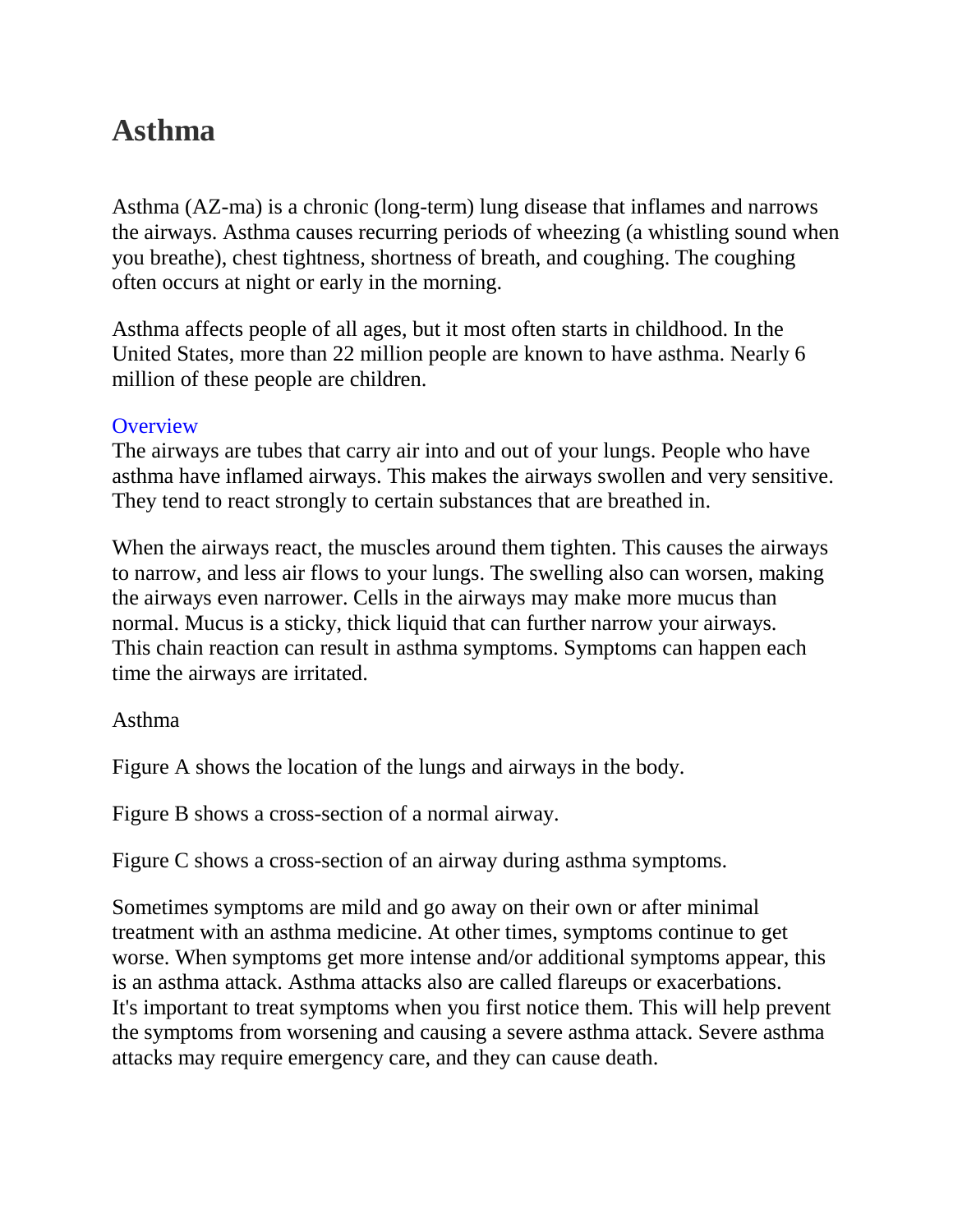# **Outlook**

Asthma can't be cured. Even when you feel fine, you still have the disease and it can flare up at any time.

But with today's knowledge and treatments, most people who have asthma are able to manage the disease. They have few, if any, symptoms. They can live normal, active lives and sleep through the night without interruption from asthma.

For successful, comprehensive, and ongoing treatment, take an active role in managing your disease. Build strong partnerships with your doctor and other clinicians on your health care team.

# What Causes Asthma?

The exact cause of asthma isn't known. Researchers think a combination of factors (family genes and certain environmental exposures) interact to cause asthma to develop, most often early in life. These factors include:

- An inherited tendency to develop allergies, called atopy (AT-o-pe)
- Parents who have asthma
- Certain respiratory infections during childhood
- Contact with some airborne allergens or exposure to some viral infections in infancy or in early childhood when the immune system is developing

If asthma or atopy runs in your family, exposure to airborne allergens (for example, house dust mites, cockroaches, and possibly cat or dog dander) and irritants (for example, tobacco smoke) may make your airways more reactive to substances in the air you breathe.

Different factors may be more likely to cause asthma in some people than in others. Researchers continue to explore what causes asthma.

# The "Hygiene Hypothesis"

One theory researchers have for what causes asthma is the "hygiene hypothesis." They believe that our Western lifestyle—with its emphasis on hygiene and sanitation—has resulted in changes in our living conditions and an overall decline in infections in early childhood.

Many young children no longer experience the same types of environmental exposures and infections as children did in the past. This affects the way that the immune systems in today's young children develop during very early childhood, and it may increase their risk for atopy and asthma. This is especially true for children who have close family members with one or both of these conditions.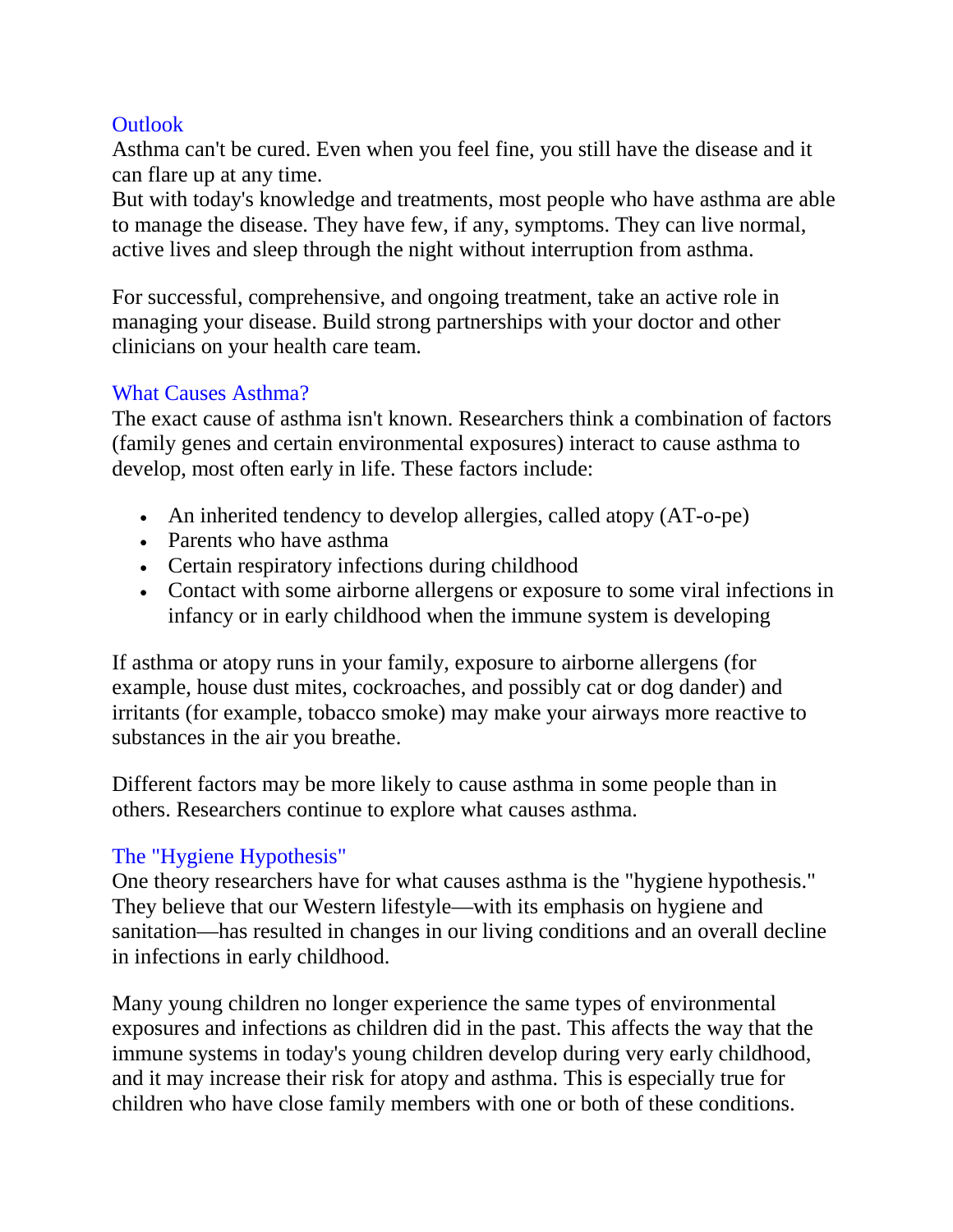#### Who Is At Risk for Asthma?

Asthma affects people of all ages, but it most often starts in childhood. In the United States, more than 22 million people are known to have asthma. Nearly 6 million of these people are children.

Young children who have frequent episodes of wheezing with respiratory infections, as well as certain other risk factors, are at the highest risk of developing asthma that continues beyond 6 years of age. These risk factors include having allergies, eczema (an allergic skin condition), or parents who have asthma.

Among children, more boys have asthma than girls. But among adults, more women have the disease than men. It's not clear whether or how sex and sex hormones play a role in causing asthma.

Most, but not all, people who have asthma have allergies.

Some people develop asthma because of exposure to certain chemical irritants or industrial dusts in the workplace. This is called occupational asthma.

# What Are the Signs and Symptoms of Asthma?

Common asthma symptoms include:

- Coughing. Coughing from asthma is often worse at night or early in the morning, making it hard to sleep. Wheezing. Wheezing is a whistling or squeaky sound that occurs when you breathe.
- Chest tightness. This may feel like something is squeezing or sitting on your chest. Shortness of breath. Some people who have asthma say they can't catch their

breath or they feel out of breath. You may feel like you can't get air out of your lungs.

- Not all people who have asthma have these symptoms. Likewise, having these symptoms doesn't always mean that you have asthma. A lung function test, done along with a medical history (including type and frequency of your symptoms) and physical exam, is the best way to diagnose asthma for certain.
- The types of asthma symptoms you have, how often they occur, and how severe they are may vary over time. Sometimes your symptoms may just annoy you. Other times they may be troublesome enough to limit your daily routine.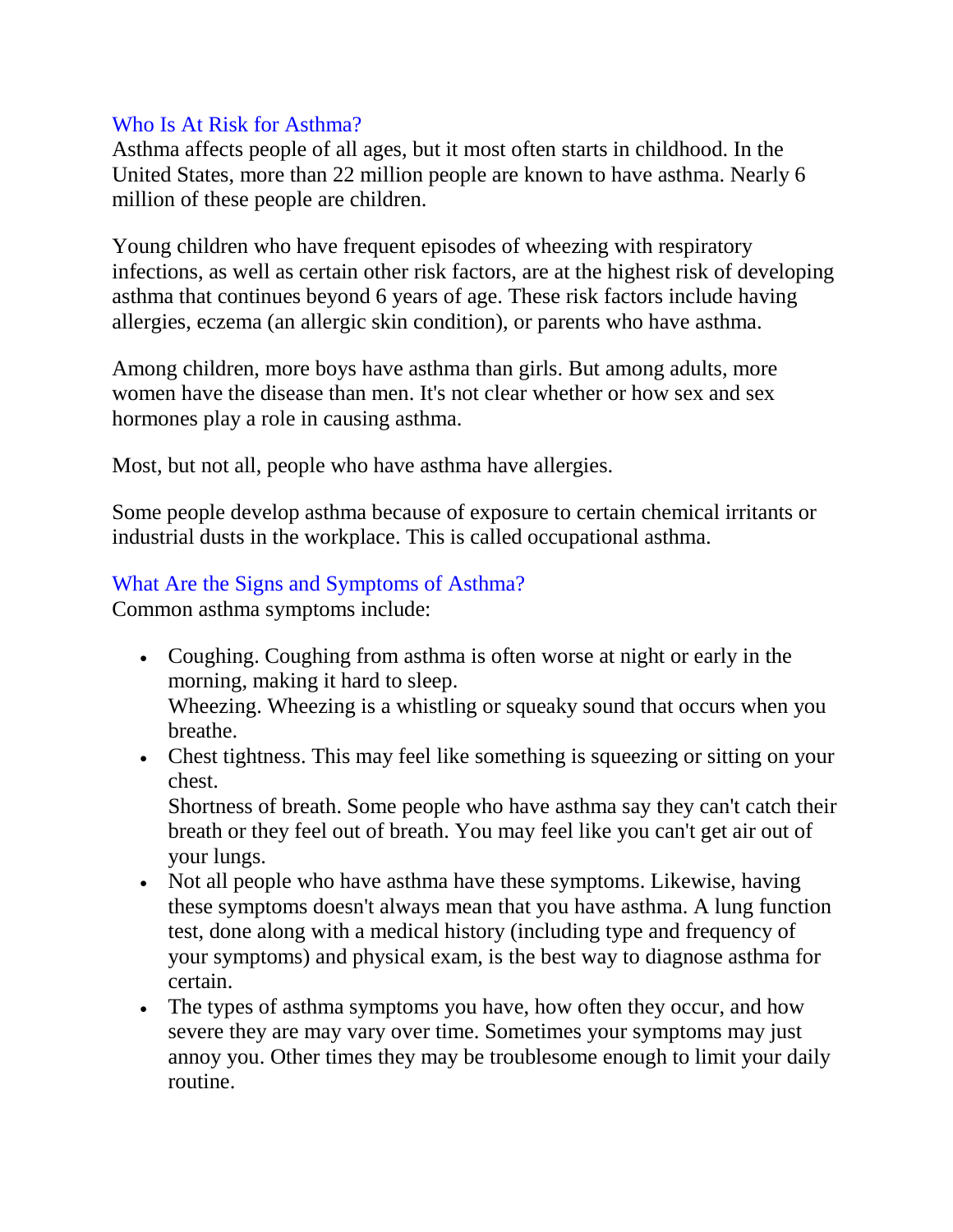- Severe symptoms can threaten your life. It's vital to treat symptoms when you first notice them so they don't become severe.
- With proper treatment, most people who have asthma can expect to have few, if any, symptoms either during the day or at night.

# What Causes Asthma Symptoms To Occur?

A number of things can bring about or worsen asthma symptoms. Your doctor will help you find out which things (sometimes called triggers) may cause your asthma to flare up if you come in contact with them. Triggers may include:

• Allergens found in dust, animal fur, cockroaches, mold, and pollens from trees, grasses, and flowers

Irritants such as cigarette smoke, air pollution, chemicals or dust in the workplace, compounds in home décor products, and sprays (such as hairspray)

- Certain medicines such as aspirin or other nonsteroidal anti-inflammatory drugs and nonselective beta-blockers
- Sulfites in foods and drinks
- Viral upper respiratory infections such as colds
- Exercise (physical activity)
- Other health conditions—such as runny nose, sinus infections, reflux disease, psychological stress, and sleep apnea—can make asthma more difficult to manage. These conditions need treatment as part of an overall asthma care plan.
- Asthma is different for each person. Some of the factors listed may not affect you. Other factors that do affect you may not be on the list. Talk to your doctor about the things that seem to make your asthma worse.

# How Is Asthma Diagnosed?

Your primary care doctor will diagnose asthma based on your medical history, a physical exam, and results from tests. He or she also will figure out what your level of asthma severity is—that is, whether it's intermittent, mild, moderate, or severe. Your severity level will determine what treatment you will start on. You may need to see an asthma specialist if:

- You need special tests to be sure you have asthma
- You've had a life-threatening asthma attack
- You need more than one kind of medicine or higher doses of medicine to control your asthma, or if you have overall difficulty getting your asthma well controlled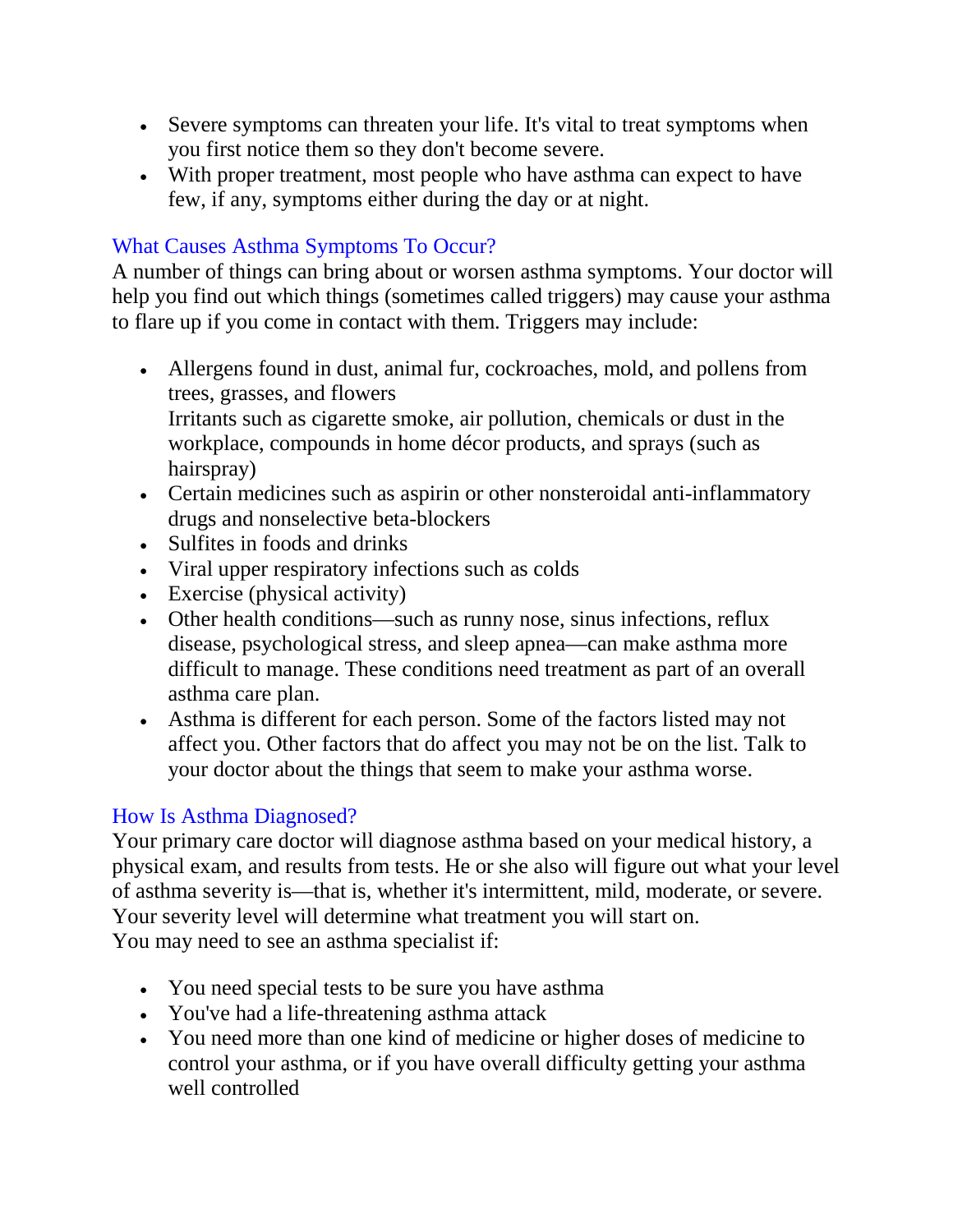• You're thinking about getting allergy treatments

### Medical History

Your doctor may ask about your family history of asthma and allergies. He or she also may ask whether you have asthma symptoms, and when and how often they occur. Let your doctor know if your symptoms seem to happen only during certain times of the year or in certain places, or if they get worse at night.

Your doctor also may want to know what factors seem to set off your symptoms or worsen them. For more information on what causes asthma symptoms to occur, see"What Are the Signs and Symptoms of Asthma?"

Your doctor may ask you about related health conditions that can interfere with asthma management. These conditions include a runny nose, sinus infections, reflux disease, psychological stress, and sleep apnea.

#### Physical Exam

Your doctor will listen to your breathing and look for signs of asthma or allergies. These signs include wheezing, a runny nose or swollen nasal passages, and allergic skin conditions such as eczema.

Keep in mind that you can still have asthma even if you don't have these signs on the day that your doctor examines you.

# Diagnostic Tests

#### *Lung Function Test*

Your doctor will use a test called spirometry (spi-ROM-eh-tre) to check how your lungs are working. This test measures how much air you can breathe in and out. It also measures how fast you can blow air out. Your doctor also may give you medicines and then test you again to see whether the results have improved. If the starting results are lower than normal and improve with the medicine, and if your medical history shows a pattern of asthma symptoms, your diagnosis will likely be asthma.

#### *Other Tests*

Your doctor may order other tests if he or she needs more information to make a diagnosis. Other tests may include:

- Allergy testing to find out which allergens affect you, if any.
- A test to measure how sensitive your airways are. This is called a bronchoprovocation test. Using spirometry, this test repeatedly measures your lung function during physical activity or after you receive increasing doses of cold air or a special chemical to breathe in.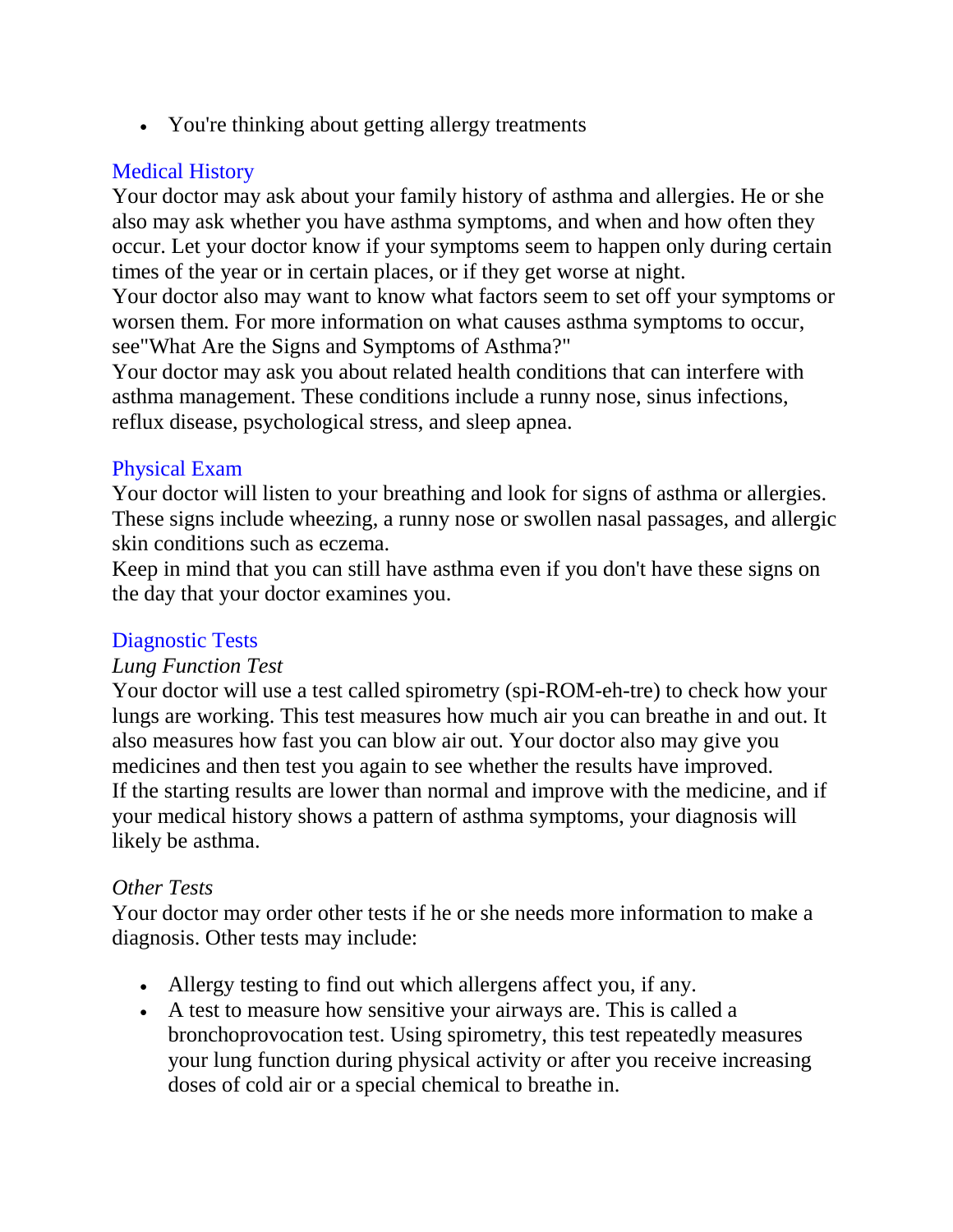- A test to show whether you have another disease with the same symptoms as asthma, such as reflux disease, vocal cord dysfunction, or sleep apnea.
- A chest x ray or an EKG (electrocardiogram). These tests will help find out whether a foreign object or other disease may be causing your symptoms.

# Diagnosing Asthma in Young Children

Most children who have asthma develop their first symptoms before 5 years of age. However, asthma in young children (aged 0 to 5 years) can be hard to diagnose. Sometimes it can be difficult to tell whether a child has asthma or another childhood condition because the symptoms of both conditions can be similar.

Also, many young children who have wheezing episodes when they get colds or respiratory infections don't go on to have asthma after they're 6 years old. These symptoms may be due to the fact that infants have smaller airways that can narrow even further when they get a cold or respiratory infection. The airways grow as a child grows older, so wheezing no longer occurs when the child gets a cold.

A young child who has frequent wheezing with colds or respiratory infections is more likely to have asthma if:

- One or both parents have asthma
- The child has signs of allergies, including the allergic skin condition eczema
- The child has allergic reactions to pollens or other airborne allergens
- The child wheezes even when he or she doesn't have a cold or other infection

A lung function test along with a medical history and physical exam is the most certain way to diagnose asthma. However, this test is hard to do in children younger than 5 years. Thus, doctors must rely on children's medical histories, signs and symptoms, and physical exams to make a diagnosis. Doctors also may use a 4 to 6 week trial of asthma medicines to see how well a child responds.

#### How Is Asthma Treated and Controlled?

Asthma is a long-term disease that can't be cured. The goal of asthma treatment is to control the disease. Good asthma control will:

- Prevent chronic and troublesome symptoms such as coughing and shortness of breath
- Reduce your need of quick-relief medicines (see below)
- Help you maintain good lung function
- Let you maintain your normal activity levels and sleep through the night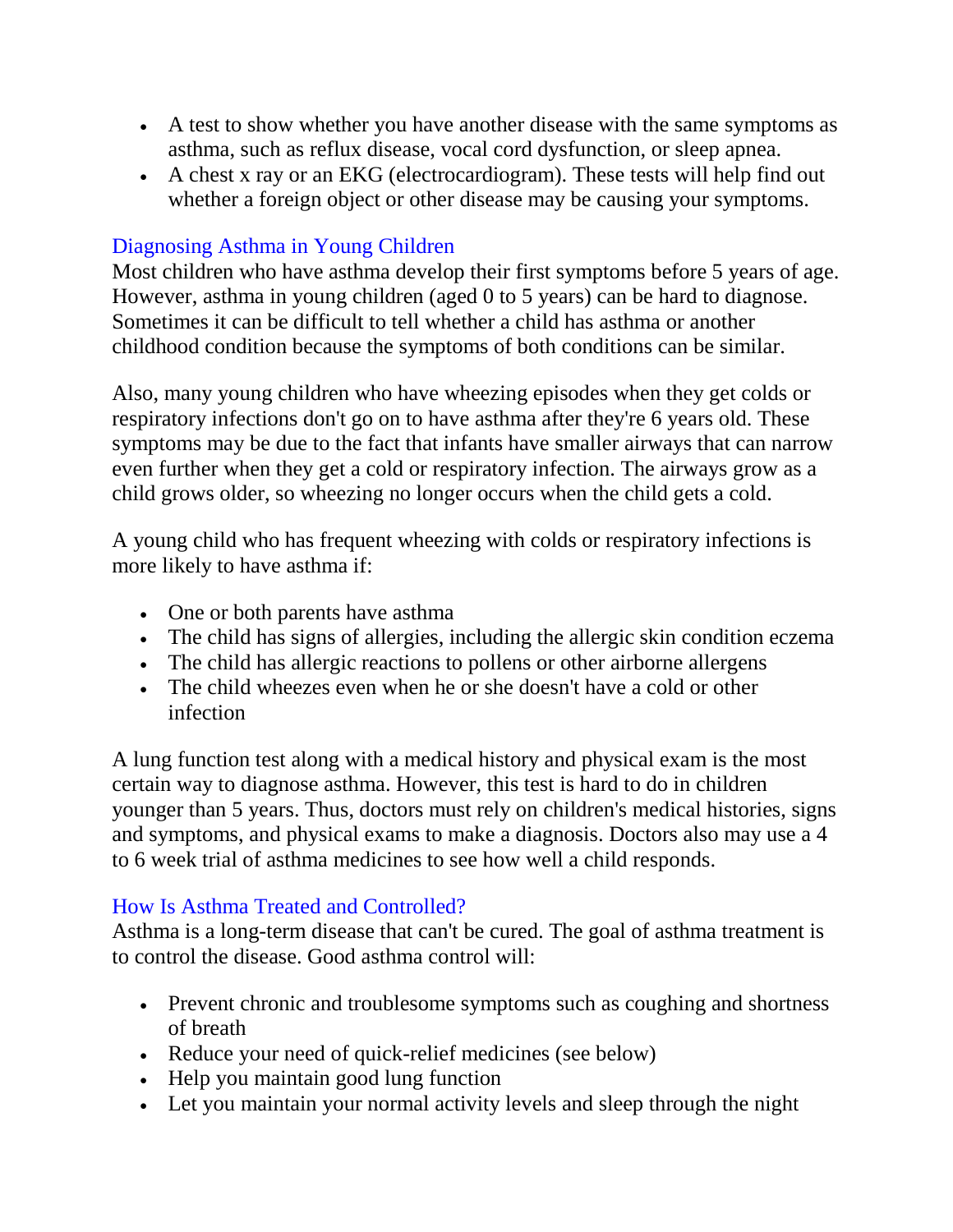• Prevent asthma attacks that could result in your going to the emergency room or being admitted to the hospital for treatment

To reach this goal, you should actively partner with your doctor to manage your asthma or your child's asthma. Children aged 10 or older—and younger children who are able—also should take an active role in their asthma care.

Taking an active role to control your asthma involves working with your doctor and other clinicians on your health care team to create and follow an asthma action plan. It also means avoiding factors that can make your asthma flare up and treating other conditions that can interfere with asthma management.

An asthma action plan gives guidance on taking your medicines properly, avoiding factors that worsen you asthma, tracking your level of asthma control, responding to worsening asthma, and seeking emergency care when needed.

Asthma is treated with two types of medicines: long-term control and quick-relief medicines. Long-term control medicines help reduce airway inflammation and prevent asthma symptoms. Quick-relief, or "rescue," medicines relieve asthma symptoms that may flare up.

Your initial asthma treatment will depend on how severe your disease is. Followup asthma treatment will depend on how well your asthma action plan is working to control your symptoms and prevent you from having asthma attacks.

Your level of asthma control can vary over time and with changes in your home, school, or work environments that alter how often you are exposed to the factors that can make your asthma worse. Your doctor may need to increase your medicine if your asthma doesn't stay under control.

On the other hand, if your asthma is well controlled for several months, your doctor may be able to decrease your medicine. These adjustments either up or down to your medicine will help you maintain the best control possible with the least amount of medicine necessary.

Asthma treatment for certain groups of people, such as children, pregnant women, or those for whom exercise brings on asthma symptoms, will need to be adjusted to meet their special needs.

# Follow an Asthma Action Plan

You can work with your doctor to create a personal written asthma action plan. The asthma action plan shows your daily treatment, such as what kind of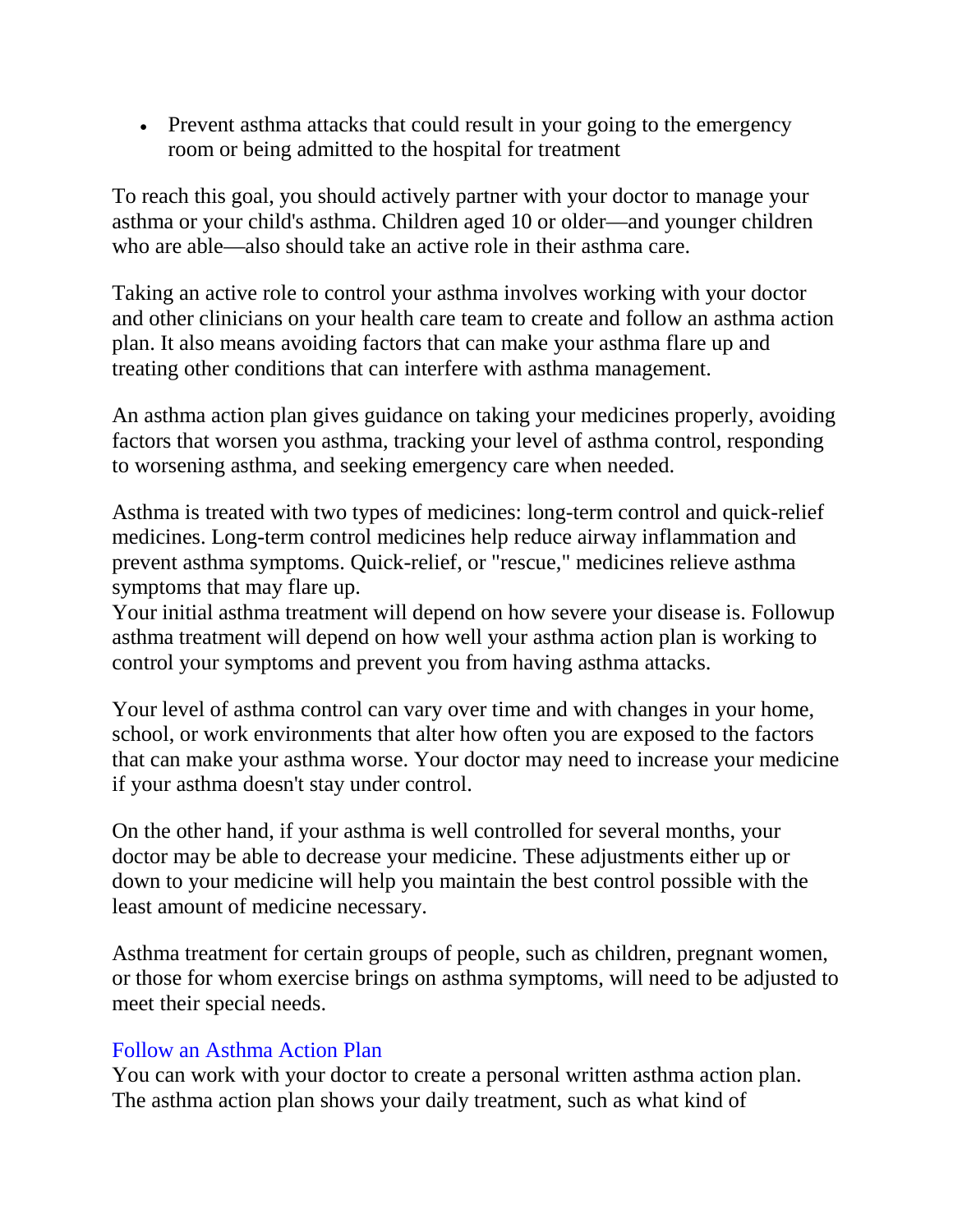medicines to take and when to take them. The plan explains when to call the doctor or go to the emergency room.

If your child has asthma, all of the people who care for him or her should know about the child's asthma action plan. This includes babysitters and workers at daycare centers, schools, and camps. These caretakers can help your child follow his or her action plan.

# Avoid Things That Can Worsen Your Asthma

A number of common things (sometimes called asthma triggers) can set off or worsen your asthma symptoms. Once you know what these factors are, you can take steps to control many of them.

For example, if exposure to pollens or air pollution makes your asthma worse, try to limit time outdoors when the levels of these substances are high in the outdoor air. If animal fur sets off your asthma symptoms, keep pets with fur out of your home or bedroom.

If your asthma symptoms are clearly linked to allergies, and you can't avoid exposure to those allergens, then your doctor may advise you to get allergy shots for the specific allergens that bother your asthma. You may need to see a specialist if you're thinking about getting allergy shots. These shots may lessen or prevent your asthma symptoms, but they can't cure your asthma.

Several health conditions can make asthma more difficult to manage. These conditions include runny nose, sinus infections, reflux disease, psychological stress, and sleep apnea. Your doctor will treat these conditions as well.

# **Medicines**

Your doctor will consider many things when deciding which asthma medicines are best for you. Doctors usually use a stepwise approach to prescribing medicines. Your doctor will check to see how well a medicine works for you; he or she will make changes in the dose or medicine, as needed.

Asthma medicines can be taken in pill form, but most are taken using a device called an inhaler. An inhaler allows the medicine to go right to your lungs.

Not all inhalers are used the same way. Ask your doctor and other clinicians on your health care team to show you the right way to use your inhaler. Ask them to review the way you use your inhaler at every visit.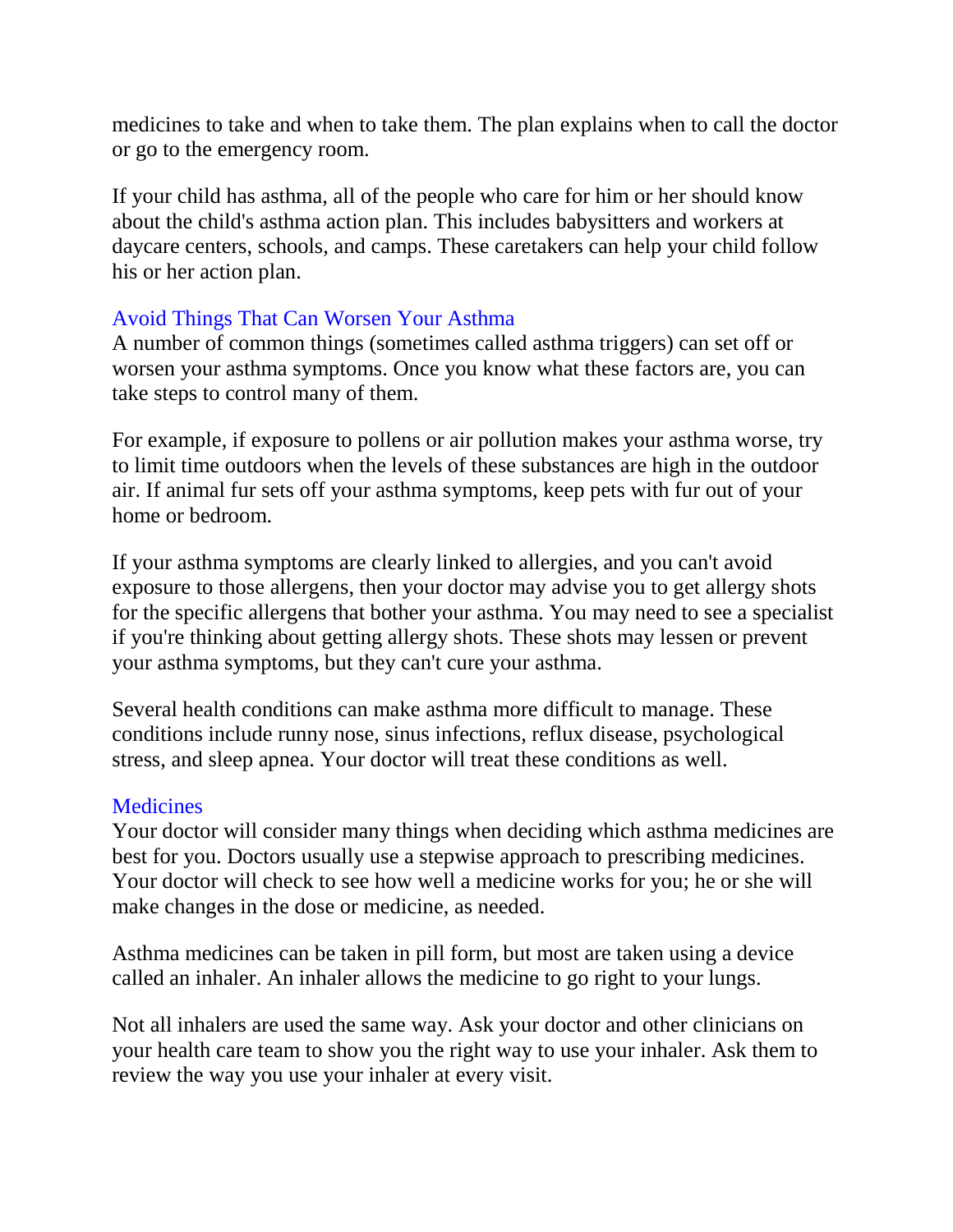#### *Long-Term Control Medicines*

Most people who have asthma need to take long-term control medicines daily to help prevent symptoms. The most effective long-term medicines reduce airway inflammation.

These medicines are taken over the long term to prevent symptoms from starting. They don't give you quick relief from symptoms.

Inhaled corticosteroids. Inhaled corticosteroids are the preferred medicines for long-term control of asthma. These medicines are the most effective long-term control medicine to relieve airway inflammation and swelling that makes the airways sensitive to certain substances that are breathed in.

Reducing inflammation helps prevent the chain reaction that causes asthma symptoms. Most people who take these medicines daily find they greatly reduce how severe symptoms are and how often they occur.

Inhaled corticosteroids are generally safe when taken as prescribed. They're very different from the illegal anabolic steroids taken by some athletes. Inhaled corticosteroids aren't habit-forming, even if you take them every day for many years.

But, like many other medicines, inhaled corticosteroids can have side effects. Most doctors agree that the benefits of taking inhaled corticosteroids and preventing asthma attacks far outweigh the risks of side effects.

One common side effect from inhaled corticosteroids is a mouth infection called thrush. You can use a spacer or holding chamber to avoid thrush. A spacer or holding chamber is attached to your inhaler when taking medicine to keep the medicine from landing in your mouth or on the back of your throat.

Work with your health care team if you have any questions about how to use a spacer or holding chamber. Rinsing your mouth out with water after taking inhaled corticosteroids also can lower your risk of thrush.

If you have severe asthma, you may have to take corticosteroid pills or liquid for short periods to get your asthma under control. If taken for long periods, these medicines raise your risk for cataracts and osteoporosis (OS-te-o-po-RO-sis). A cataract is the clouding of the lens in your eye. Osteoporosis is a disorder that makes your bones weak and more likely to break.

Your doctor may have you add another long-term control asthma medicine to lower your dose of corticosteroids. Or, your doctor may suggest you take calcium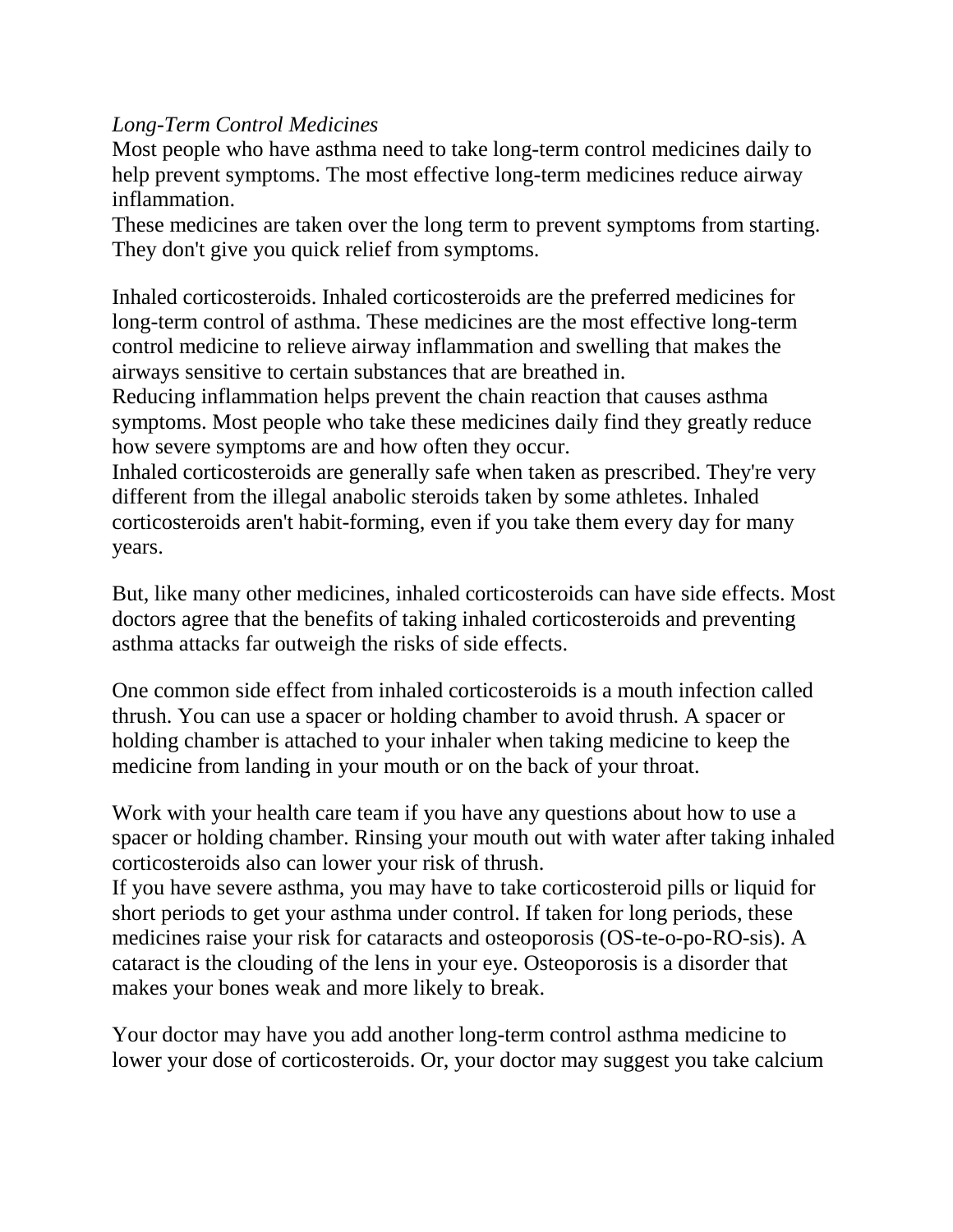and vitamin D pills to protect your bones.

Other long-term control medicines. Other long-term control medicines include:

- Inhaled long-acting beta2-agonists. These medicines open the airways and may be added to low-dose inhaled corticosteroids to improve asthma control. An inhaled long-acting beta2-agonist shouldn't be used alone.
- Leukotriene modifiers. These medicines are taken by mouth. They help block the chain reaction that increases inflammation in your airways.
- Cromolyn and nedocromil. These inhaled medicines also help prevent inflammation and can be used to treat asthma of mild severity.
- Theophylline. This medicine is taken by mouth and helps open the airways.

If your doctor prescribes a long-term control medicine, take it every day to control your asthma. Your asthma symptoms will likely return or get worse if you stop taking your medicine.

Long-term control medicines can have side effects. Talk to your doctor about these side effects and ways to monitor or avoid them.

# Quick-Relief Medicines

All people who have asthma need a quick-relief medicine to help relieve asthma symptoms that may flare up. Inhaled short-acting beta2-agonists are the first choice for quick relief.

These medicines act quickly to relax tight muscles around your airways when you're having a flareup. This allows the airways to open up so air can flow through them.

You should take your quick-relief medicine when you first notice your asthma symptoms. If you use this medicine more than 2 days a week, talk with your doctor about how well controlled your asthma is. You may need to make changes in your asthma action plan.

Carry your quick-relief inhaler with you at all times in case you need it. If your child has asthma, make sure that anyone caring for him or her and the child's school has the child's quick-relief medicines. They should understand when and how to use them and when to seek medical care for your child.

You shouldn't use quick-relief medicines in place of prescribed long-term control medicines. Quick-relief medicines don't reduce inflammation.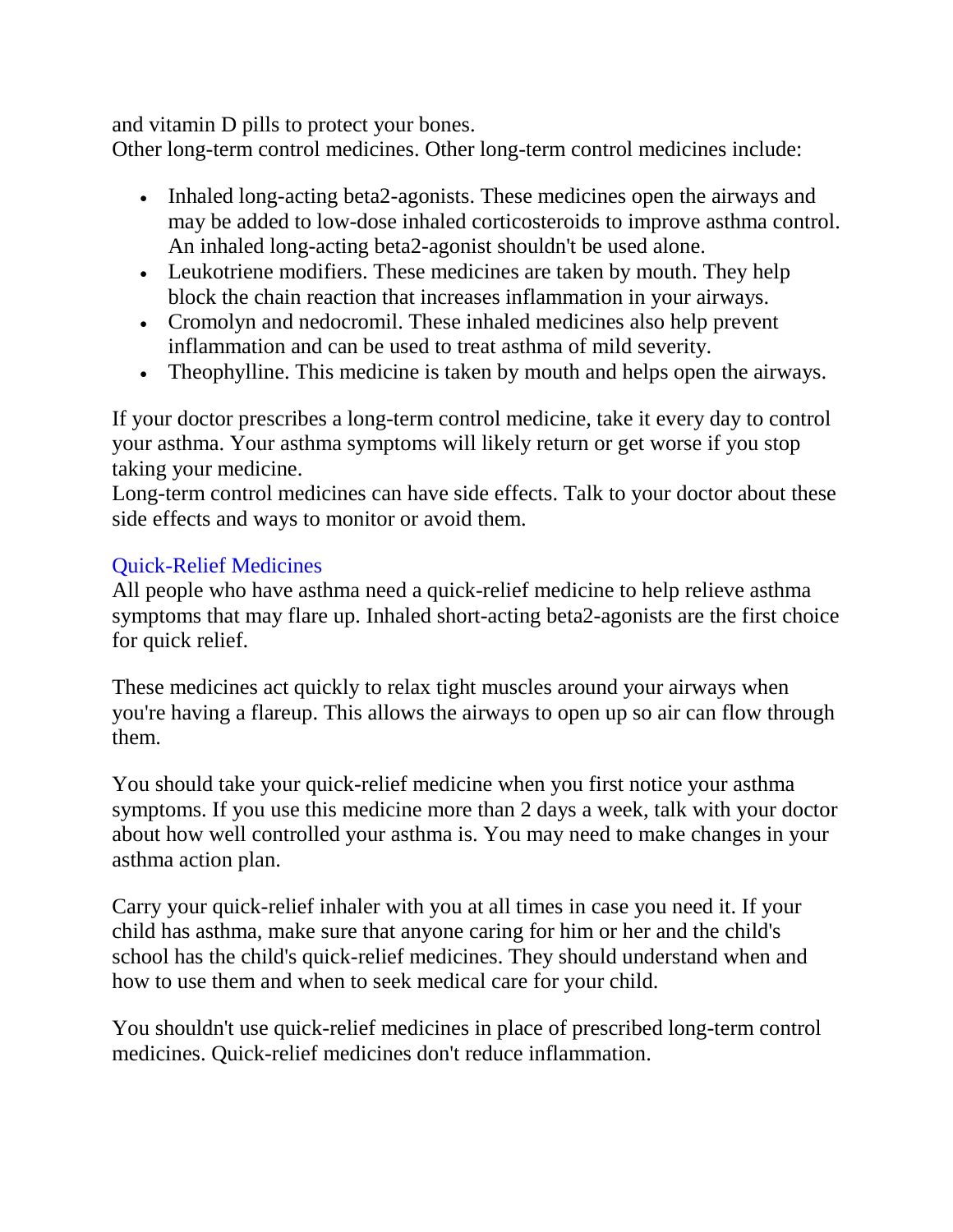# Track Your Asthma

To track your asthma, keep records of your symptoms, check your peak flow number using a peak flow meter, and get regular asthma checkups. Record Your Symptoms

You can record your asthma symptoms in a diary to see how well your treatments are controlling your asthma.

Asthma is "well controlled" if:

- You have symptoms no more than 2 days a week and they don't wake you from sleep more than 1 or 2 nights a month.
- You can carry out all your normal activities.
- You take quick-relief medicines no more than 2 days a week.
- You have no more than one asthma attack a year that requires you to take corticosteroids by mouth.
- Your peak flow doesn't drop below 80 percent of your personal best number.
- If your asthma isn't well controlled, contact your doctor. He or she may need to change your asthma action plan.

#### Use a Peak Flow Meter

This small, hand-held device shows how well air moves out of your lungs. You blow into the device and it gives you a score, or peak flow number. Your score shows how well your lungs are working at the time of the test.

Your doctor will tell you how and when to use your peak flow meter. He or she also will teach you how to take your medicines based on your score.

Your doctor and other clinicians on your health care team may ask you to use your peak flow meter each morning and keep a record of your results. It may be particularly useful to record peak flow scores for a couple of weeks before each medical visit and take the results with you.

When first diagnosed with asthma, it's important to find out your "personal best" peak flow number. To do this, you record your score each day for a 2- to 3-week period when your asthma is under good control. The highest number you get during that time is your personal best. You can compare this number to future numbers to make sure your asthma is under control.

Your peak flow meter can help warn you of an asthma attack, even before you notice symptoms. If your score falls to a number that shows that your breathing is getting worse, you should take your quick-relief medicines the way your asthma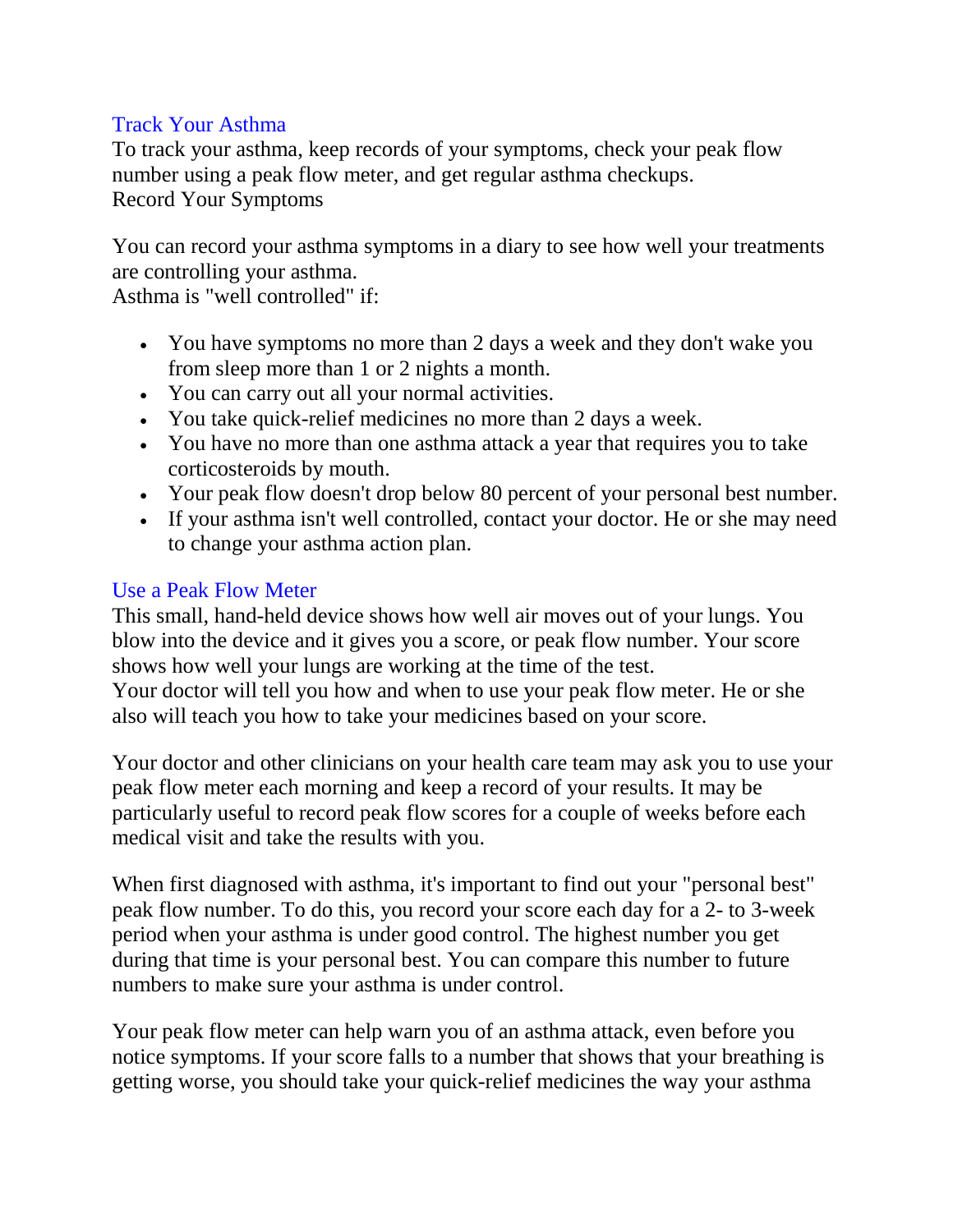action plan directs. Then you can use the peak flow meter to check how well the medicine worked.

# Get Asthma Checkups

When you first begin treatment, you will see your doctor about every 2 to 6 weeks. Once your asthma is under control, your doctor may want to see you anywhere from once a month to twice a year.

During these checkups, your doctor or nurse will ask whether you've had an asthma attack since the last visit or any changes in symptoms or peak flow measurements. You will also be asked about your daily activities. This will help them assess your level of asthma control.

Your doctor or nurse also will ask whether you have any problems or concerns with taking your medicines or following your asthma action plan. Based on your answers to these questions, your doctor may change the dose of your medicine or give you a new medicine.

If your control is very good, you may be able to take less medicine. The goal is to use the least amount of medicine needed to control your asthma.

# Emergency Care

Most people who have asthma, including many children, can safely manage their symptoms by following the steps for worsening asthma provided in the asthma action plan. However, you may need medical attention. Call your doctor for advice if:

- Your medicines don't relieve an asthma attack.
- Your peak flow is less than half of your personal best peak flow number.
- Call 9–1–1 for an ambulance to take you to the emergency room of your local hospital if:
- You have trouble walking and talking because you're out of breath.
- You have blue lips or fingernails.

At the hospital, you will be closely watched and given oxygen and more medicines, as well as medicines at higher doses than you take at home. Such treatment can save your life.

Asthma Treatment for Special Groups

The treatments described in this section generally apply to all people who have asthma. However, some aspects of treatment differ for people in certain age groups and those who have special needs.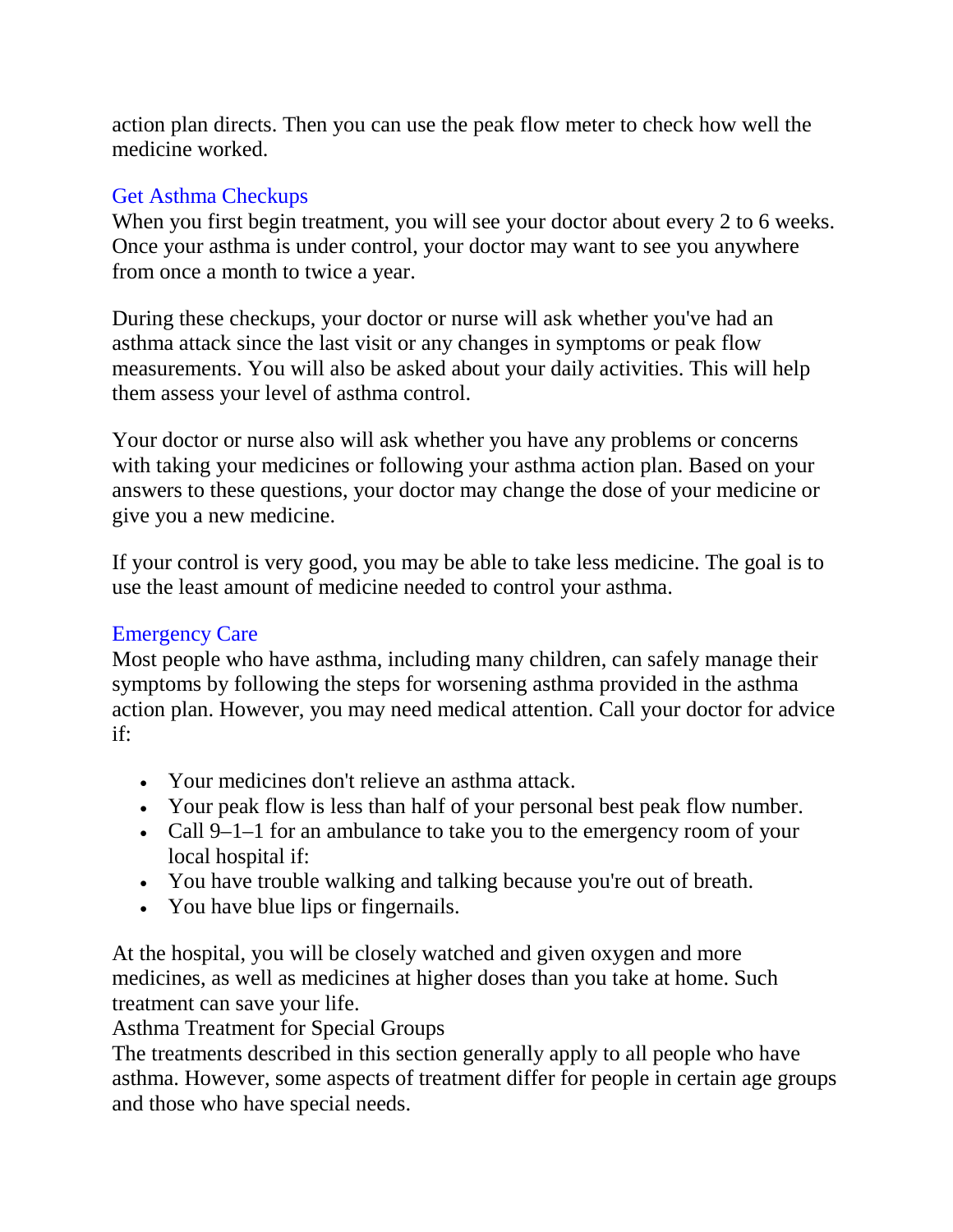# Children

It's hard to diagnose asthma in children younger than 5 years old. Thus, it's hard to know whether young children who wheeze or have other asthma symptoms will benefit from long-term control medicines. (Quick-relief medicines tend to relieve wheezing in young children whether they have asthma or not.)

Doctors will treat infants and young children who have asthma symptoms with long-term control medicines if the child's asthma health assessment indicates that the symptoms are persistent and likely to continue after 6 years of age.

Inhaled corticosteroids are the preferred treatment for young children. Montelukast or cromolyn are alternative options. Treatment may be given for a trial period of 1 month to 6 weeks. The treatment usually is stopped if benefits aren't seen during that time and the doctor and parents are confident the medicine was used properly. Inhaled corticosteroids can possibly slow the growth of children of all ages. If this slowed growth occurs, it usually is apparent in the first several months of treatment, is generally small, and doesn't get worse over time.

Poorly controlled asthma also may reduce a child's growth rate.

Most experts think the benefits of inhaled corticosteroids for children who need them to control their asthma far outweigh the risk of slowed growth.

# Older Adults

Doctors may need to adjust asthma treatment for older adults who take certain other medicines, such as beta blockers, aspirin and other pain relievers, and antiinflammatory medicines. These medicines can prevent asthma medicines from working properly and may worsen asthma symptoms.

Be sure to tell your doctor about all of the medicines you take, including over-thecounter medicines.

Older adults may develop weak bones from using inhaled corticosteroids, especially at high doses. Talk to your doctor about taking calcium and vitamin D pills and other ways to help keep your bones strong.

# Pregnant Women

Pregnant women who have asthma need to control the disease to ensure a good supply of oxygen to their babies. Poor asthma control raises the chance that a baby will be born early and have a low birth weight. Poor asthma control can even risk the baby's life.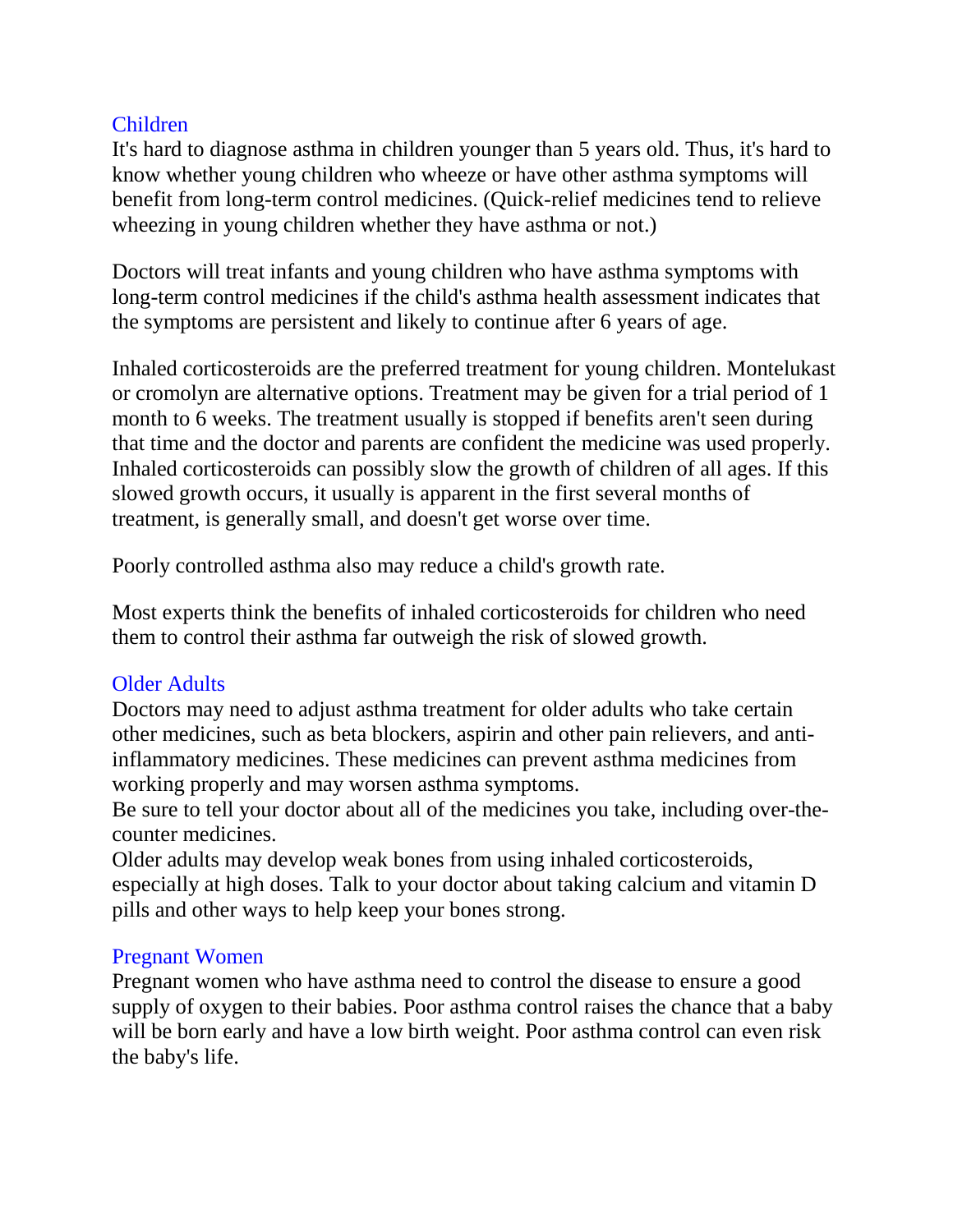Studies show that it's safer to take asthma medicines while pregnant than to risk having an asthma attack.

Talk to your doctor if you have asthma and are pregnant or planning to get pregnant. Your level of asthma control may get better or it may get worse while you're pregnant. Your health care team will check your asthma control often and adjust your treatment as needed.

# People Whose Asthma Symptoms Occur With Physical Activity

Physical activity is an important part of a healthy lifestyle. Adults need physical activity to maintain good health.

Children need it for growth and development.

In many people, however, physical activity may set off asthma symptoms. If this happens to you or your child, talk to your doctor about the best ways to control asthma so you can stay active.

The following medicines may help to prevent asthma symptoms due to physical activity:

- Short-acting beta2-agonists (quick-relief medicine) taken shortly before physical activity can last 2 to 3 hours and prevent exercise-related symptoms in most people who take them.
- Long-acting beta2-agonists can be protective up to 12 hours. However, with daily use, they will no longer give up to 12 hours of protection. Also, frequent use for physical activity may be a sign that asthma is poorly controlled.
- Leukotriene modifiers. These pills are taken several hours before physical activity. They help relieve asthma symptoms brought on by physical activity in up to half of the people who take them.
- Cromolyn or nedocromil. These medicines are taken shortly before physical activity to help control asthma symptoms.
- Long-term control medicines. Frequent or severe symptoms due to physical activity may indicate poorly controlled asthma and the need to either start or increase long-term control medicines that reduce inflammation. This will help prevent exercise-related symptoms.
- Easing into physical activity with a warmup period also may be helpful. You also may want to wear a mask or scarf over your mouth when exercising in cold weather.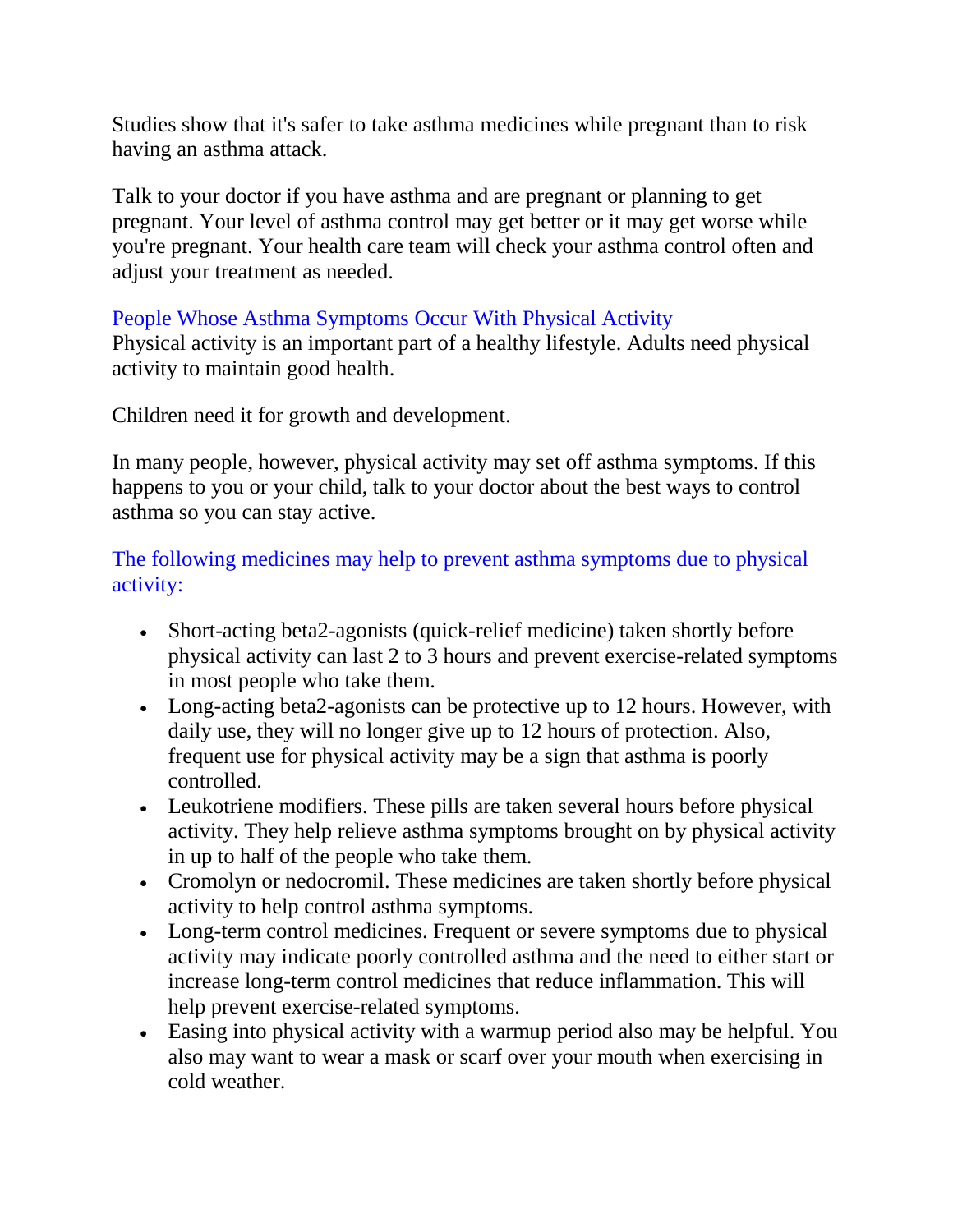If you use your asthma medicines as your doctor directs, you should be able to take part in any physical activity or sport you choose.

# People Having Surgery

Asthma may add to the risk of having problems during and after surgery. For instance, having a tube put into your throat may cause an asthma attack. Tell your surgeon about your asthma when you first consult him or her. The surgeon can take steps to lower your risks, such as giving you asthma medicines before or during surgery.

#### Can Asthma Be Prevented?

Currently, there isn't a way to prevent asthma from starting in the first place. However, you can take steps to control the disease and prevent its symptoms.

- Learn about your asthma and how to control it.
- Follow your written asthma action plan.
- Use medicines as your doctor directs.
- Identify and avoid things that make your asthma worse (as much as you can).
- Keep track of your asthma symptoms and level of control.
- Get regular checkups for your asthma.

# Living With Asthma

Asthma is a long-term disease that requires long-term care. Successful asthma treatment requires you to take an active role in your care and follow your asthma action plan.

#### Learn How To Manage Your Asthma

Partner with your doctor to develop an asthma action plan. This plan will help you to properly take your medicines, identify your asthma triggers, and manage your disease if asthma symptoms worsen. Children aged 10 or older—and younger children who can handle it—should be involved in developing and following their asthma action plan.

Most people who have asthma can successfully manage their symptoms at home by following their asthma action plans and having regular checkups. However, it's important to know when to seek emergency medical care.

Learn how to use your medicines correctly. If you take inhaled medicines, you should practice using your inhaler at your doctor's office. If you take long-term control medicines, take them daily as your doctor prescribes.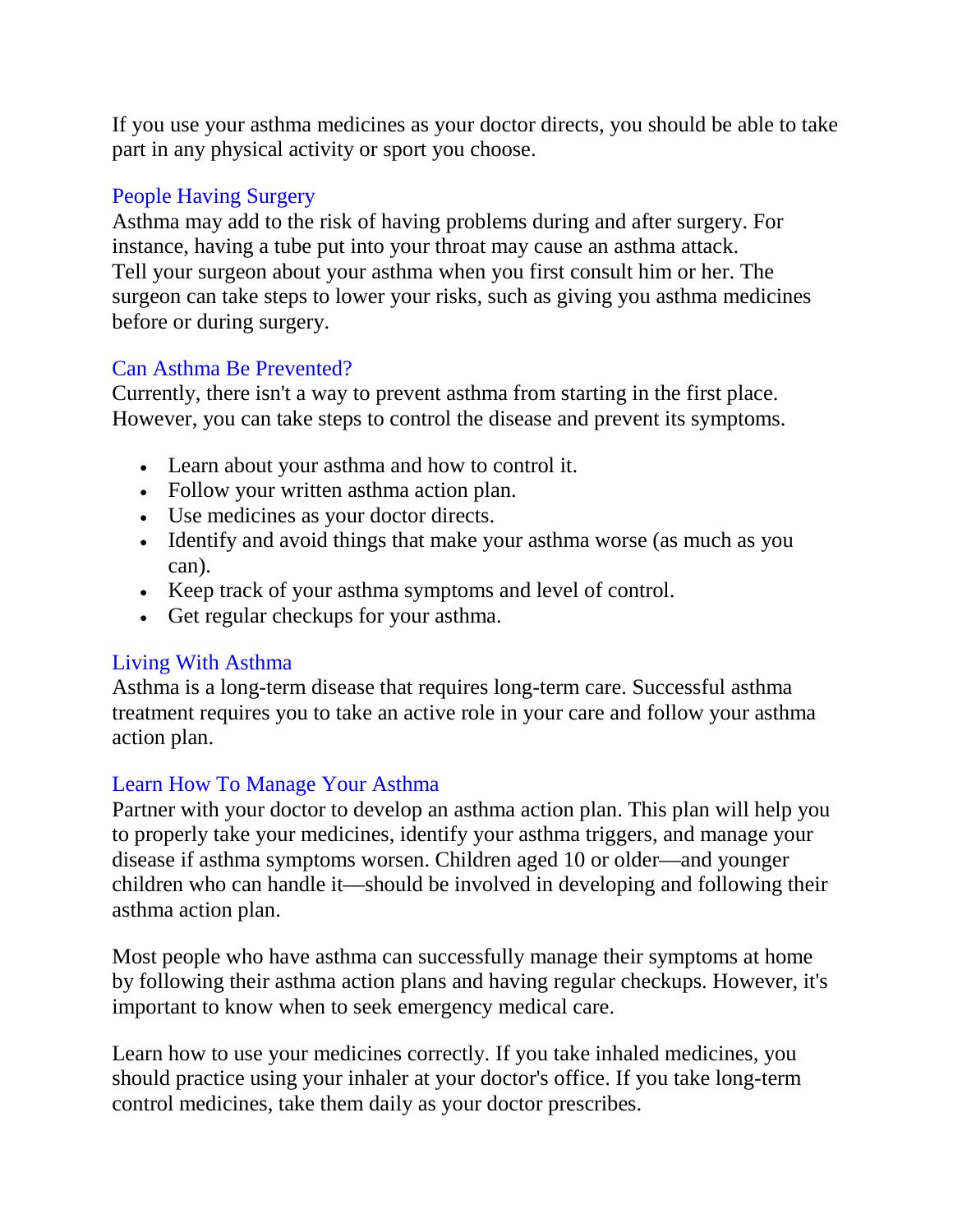Record your asthma symptoms as a way to track how well your asthma is controlled. Also, you may use a peak flow meter to measure and record how well your lungs are working.

Your doctor may ask you to keep records of your symptoms or peak flow results daily for a couple of weeks before an office visit and bring these records with you to the visit.

These steps will help you keep track over time of how well you're controlling your asthma. This will help you spot problems early and prevent or relieve asthma attacks. Recording your symptoms and peak flow results to share with your doctor also will help him or her decide whether to adjust your treatment.

# Ongoing Care

Have regular asthma checkups with your doctor so he or she can assess your level of asthma control and adjust your treatment if needed. Remember, the main goal of asthma treatment is to achieve the best control of your asthma using the least amount of medicine. This may require frequent adjustments to your treatments. If it's hard to follow your plan or the plan isn't working well, let your health care team know right away. They will work with you to adjust your plan to better suit your needs.

- Get treatment for any other conditions that can interfere with your asthma management.
- Watch for Signs That Your Asthma Is Getting Worse
- Your asthma may be getting worse if:
- Your symptoms start to occur more often, are more severe, and/or bother you at night and cause you to lose sleep.
- You're limiting your normal activities and missing school or work because of your asthma.
- Your peak flow number is low compared to your personal best or varies a lot from day to day.
- Your asthma medicines don't seem to work well anymore.
- You have to use your quick-relief inhaler more often. If you're using quickrelief medicine more than 2 days a week, your asthma isn't well controlled.
- You have to go to the emergency room or doctor because of an asthma attack.
- If you have any of these signs, see your doctor. He or she may need to change your medicines or take other steps to control your asthma.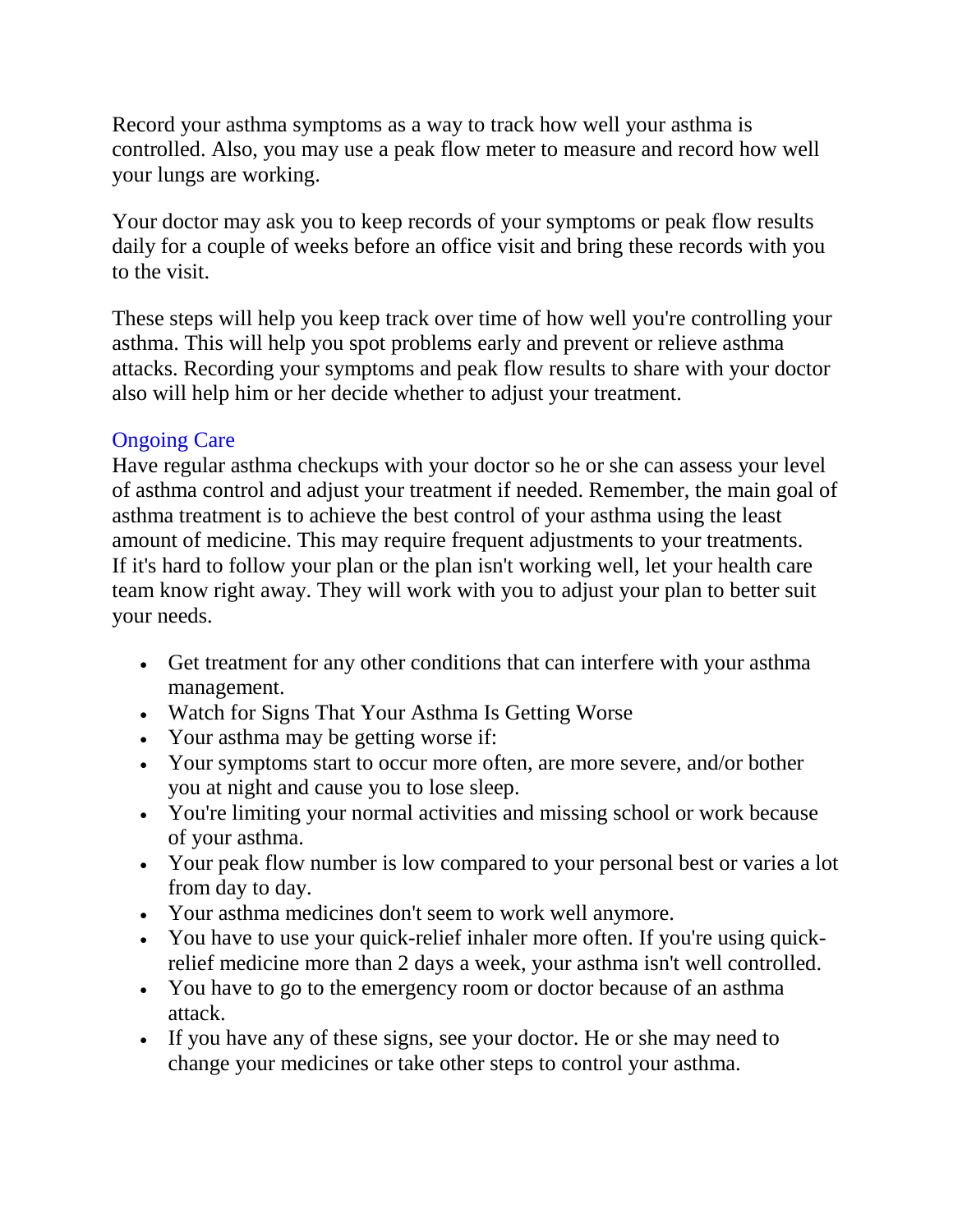• Partner with your health care team and take an active role in your care. This can help control asthma so it doesn't interfere with your activities and disrupt your life.

# **Key Points**

- Asthma is a chronic (long-term) lung disease that inflames and narrows the airways and makes them more reactive to certain substances breathed in. The exact cause of asthma isn't known.
- Asthma affects people of all ages, but it most often starts in childhood. In the United States, more than 22 million people are known to have asthma. Nearly 6 million of these people are children.
- Asthma causes recurring periods of wheezing (a whistling sound when you breathe), chest tightness, shortness of breath, and coughing. The coughing often occurs at night or early in the morning.
- Sometimes symptoms are mild and go away on their own or after minimal treatment with an asthma medicine.
- Other times, the symptoms continue to get worse. When symptoms get more intense and/or additional symptoms appear, this is an asthma attack.
- It's important to treat asthma symptoms when you first notice them. This will help prevent the symptoms from worsening and causing a severe attack. Severe asthma attacks may require emergency care, and they can cause death.
- Your doctor will diagnose asthma based on your medical history, a physical exam, and results from tests. Asthma is difficult to diagnose in children younger than 5 years old.
- There's no cure for asthma. Asthma is a long-term disease that requires longterm care. Successful asthma treatment requires you to take an active role in your care. Learn how to manage your asthma, get ongoing care, and watch for signs that your asthma is getting worse.
- The goal of asthma treatment is to control the disease by following the asthma action plan you create with your doctor, taking asthma medicines as prescribed, learning what things make your asthma worse and taking steps to avoid exposure to them, tracking your level of asthma control, and responding quickly to worsening symptoms.
- Asthma is treated with two types of medicines: long-term control medicines and quick-relief medicines. You use a device called an inhaler to take many of these medicines. This device allows the medicine to go right to your lungs.